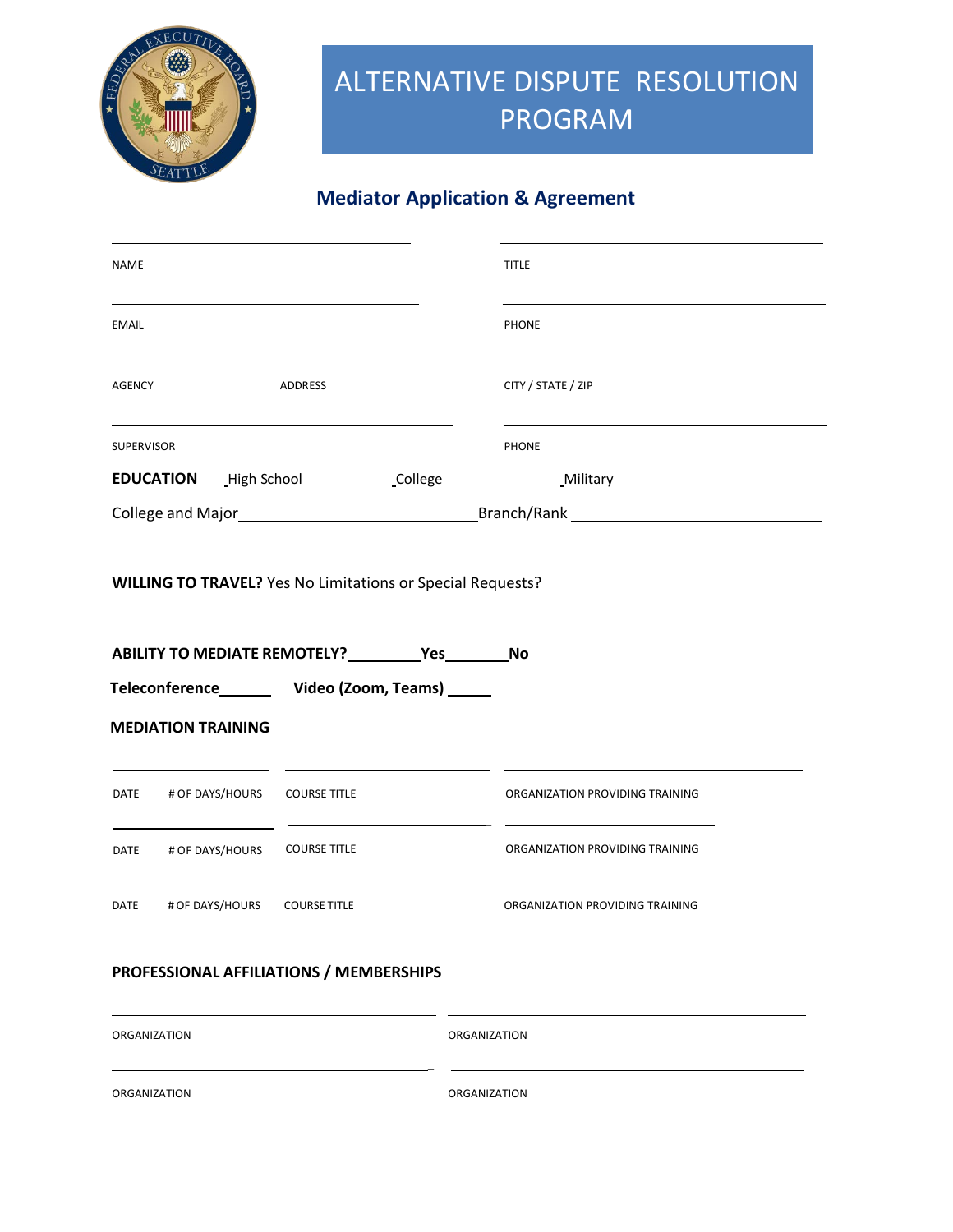

### **PROFESSIONAL CERTIFICATIONS / LICENSES**

| <b>TITLE</b>                                                   | ORGANIZATION                                                                                           | DATE ISSUED  |
|----------------------------------------------------------------|--------------------------------------------------------------------------------------------------------|--------------|
| <b>TITLE</b>                                                   | <b>ORGANIZATION</b>                                                                                    | DATE ISSUED  |
| <b>TITLE</b>                                                   | ORGANIZATION                                                                                           | DATE ISSUED  |
|                                                                | MEDIATION EXPERIENCE # OF CASES AS LEAD MEDIATOR # OF CASES AS CO-MEDIATOR                             |              |
| TYPES OF CASES (Check or circle/highlight all that apply):     |                                                                                                        |              |
|                                                                | Workplace________Environmental_________Multi-party________Cross cultural _______                       |              |
|                                                                | EEO______PP/Land use_____________Facilitation__________Community_______                                |              |
| Grievance______Commercial________Trainer________Family _______ |                                                                                                        |              |
|                                                                | Harassment Consumer Organizational Development Other: Explain                                          |              |
|                                                                | ADDITIONAL SKILLS Sign Language ______ Fluent in Language(s) _______                                   |              |
| mediators, program manager, etc.)                              | REFERENCES (Please list three references with direct knowledge of your mediation experience (i.e., co- |              |
| NAME                                                           | RELATIONSHIP TO APPLICANT                                                                              | <b>PHONE</b> |
| NAME                                                           | RELATIONSHIP TO APPLICANT                                                                              | <b>PHONE</b> |
| <b>NAME</b>                                                    | RELATIONSHIP TO APPLICANT                                                                              | <b>PHONE</b> |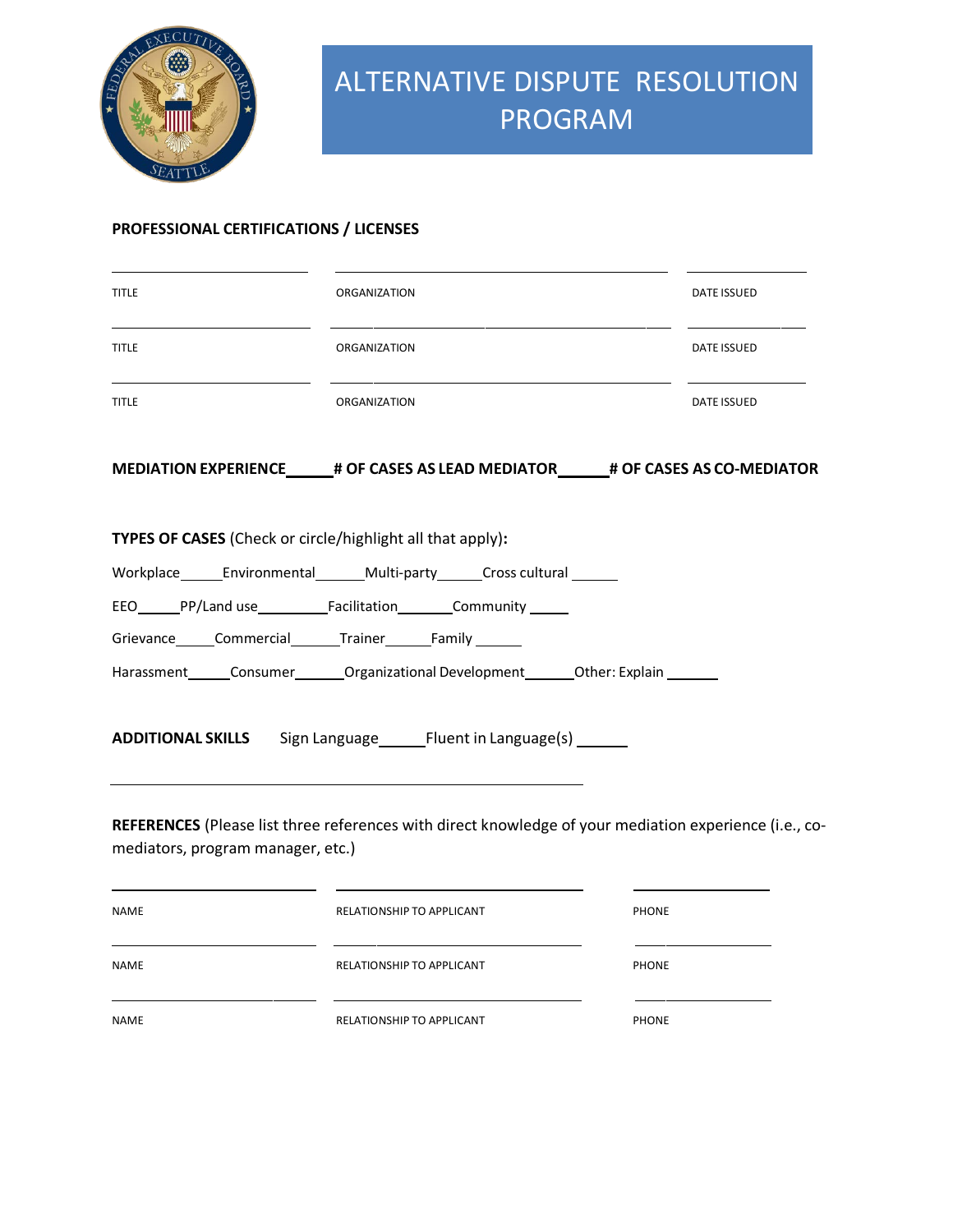

### **ADDITIONAL INFORMATION YOU WOULD LIKE US TO KNOW ABOUT YOU**

I certify that the information provided in this form and supporting documentation is true, accurately reflects my qualifications, and is subject to verification.

MEDIATOR SIGNATURE DATE

\_

SUPERVISOR SIGNATURE DATE

INSTRUCTIONS

1. Complete and sign this fillable .pdf form on yourcomputer

2. Read and digitally sign the Mediator Agreement and Standards of Conduct on the nextpages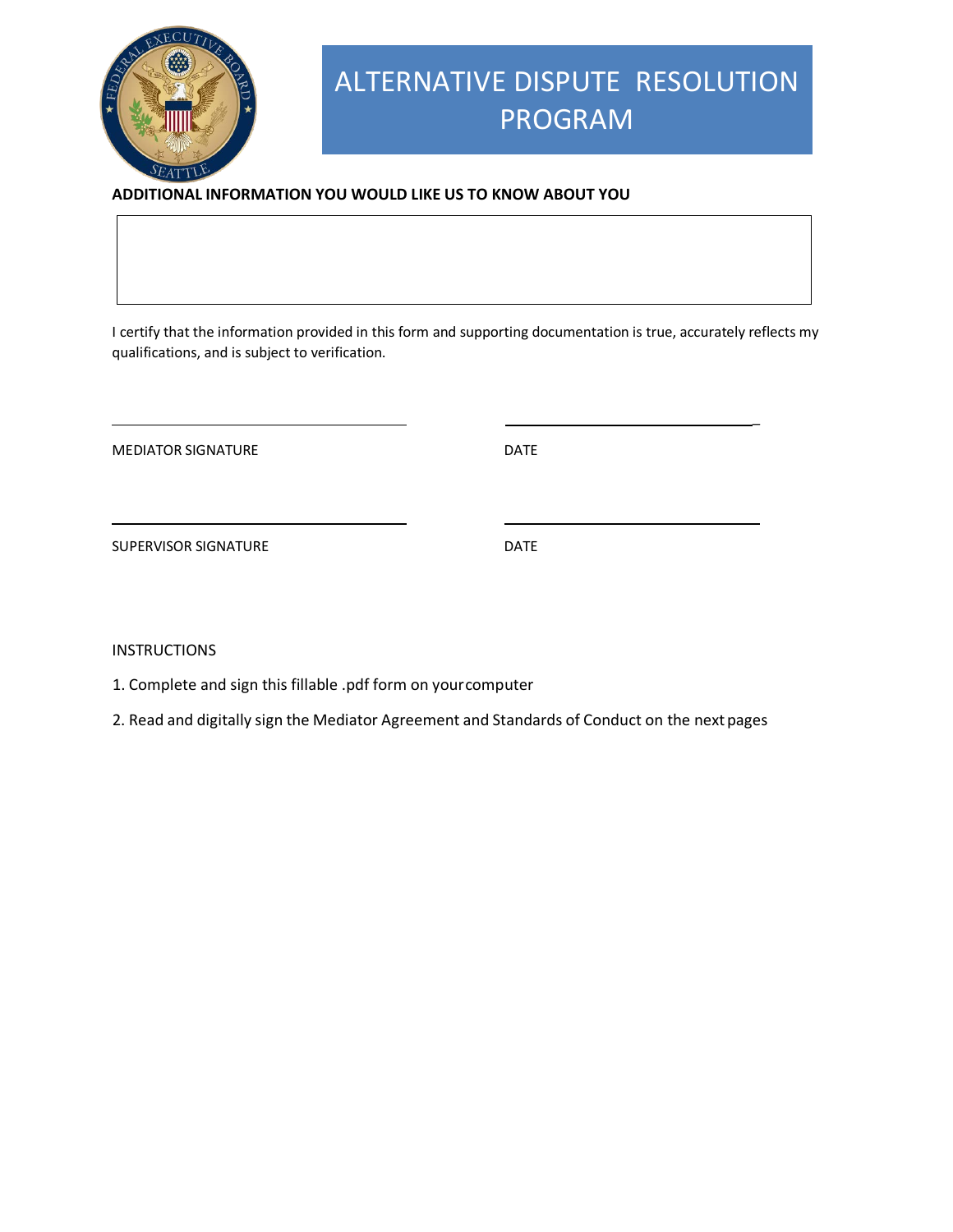

## **Mediator Agreement and Standards of Conduct**

To promote uniformity of practice and one culture in the Seattle FEB ADR Program, these standards of ethical conduct will apply to all ADR Program mediators, regardless of their employment status with the Federal Government, when they are representing the Seattle FEB ADR Program in any matter.

1. A mediator will disclose all actual and potential conflicts of interest reasonably known to that mediator. If all parties agree to mediate after being informed of the conflicts, the mediator may proceed with the mediation. If at any time the mediator believes the actual or potential conflict of interest casts serious doubt on the integrity of the process, the mediator shall decline to proceed.

2. A mediator will avoid the appearance of conflict at all times. A mediator will not subsequently establish a professional or personal relationship with any party in a related matter or in an unrelated matter under circumstances that would raise legitimate questions about the integrity of themediationprocess.

3. A mediator will not solicit business contacts for personal gain during SFEB ADR Program mediations or while representing the SFEB ADR Program on other matters.

4. Mediators will conduct mediations in an impartial manner. The concept of impartiality is central to the mediation process. If at any time the mediator is unable to conduct a mediation in an impartial manner, the mediator is obligated to withdraw. A mediator shall avoid conduct that gives the appearance of partiality toward one of the parties.

5. A mediator will promote self-determination in mediation. Self-determination is the fundamental principle of mediation. It requires that the mediation process rely upon the ability of the parties to reach a voluntary, noncoerced agreement. Any party may withdraw from mediation at any time. The primary role of the mediator is to facilitate a voluntary resolution of a dispute. Parties will be given the opportunity to consider all proposed options.

6. A mediator will meet the reasonable expectations of all parties, and will abide by the agreement to mediate, with regard to confidentiality. A mediator will not disclose any matter that a party considers confidential unless given permission by that party, unless the mediator is otherwise required to disclose by law or other public policy. A mediator will discuss with a party the confidential nature of a private session or caucus before undertaking the session or caucus.

7. A mediator will not communicate information about how the parties acted in mediation, the merits of the case, or settlement offers, other than as part of ADR Program debriefing with the ProgramManager.

8. Mediators will conduct mediations fairly, diligently, and in a manner consistent with the principle of selfdetermination by the parties. A mediator will work to ensure a quality process and to encourage mutual respect among the parties.

9. A mediator will provide timely, honest feedback to a co-mediator during each debriefing session and subsequently to the Program Manager.